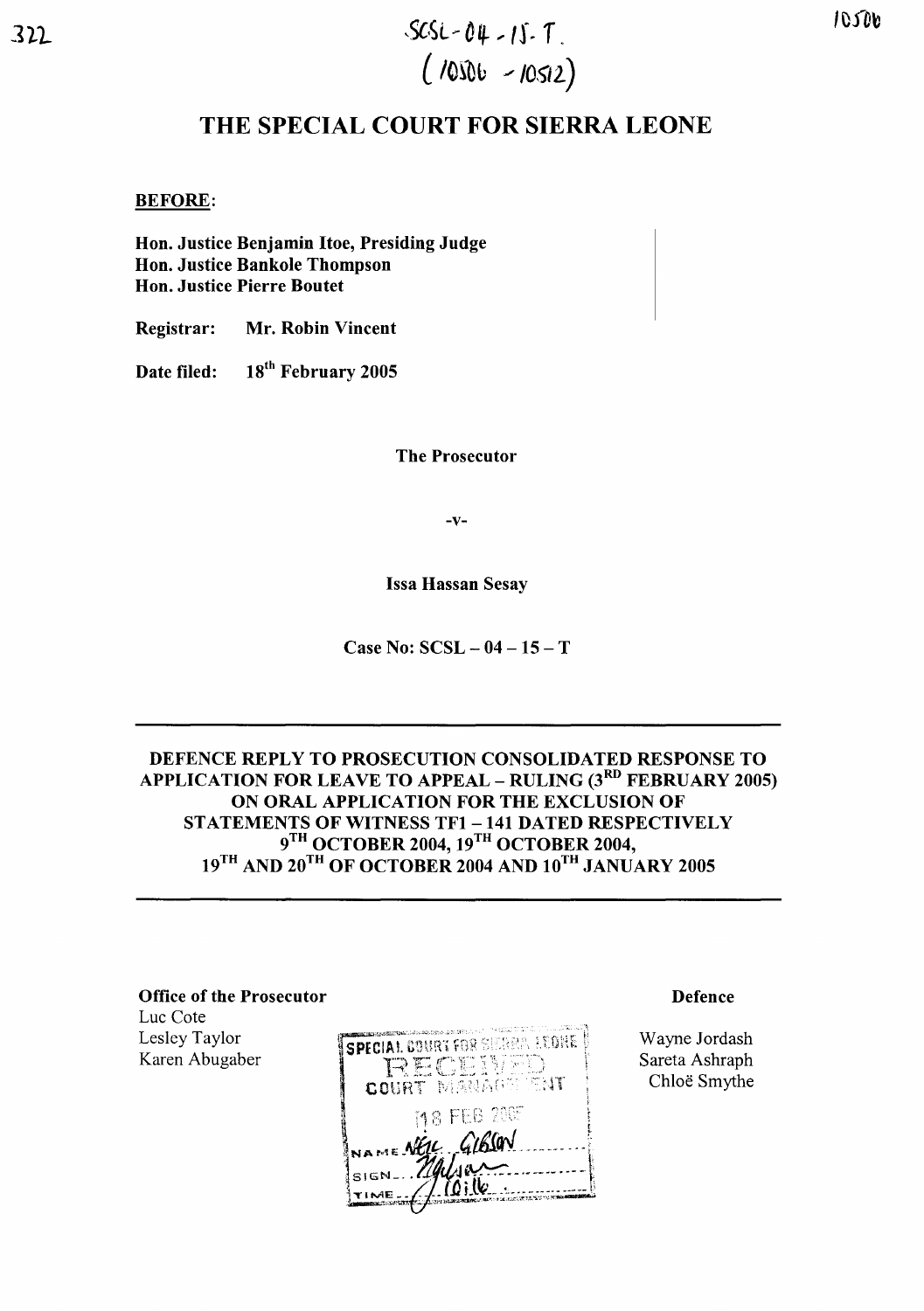## **REPLY**

1. The Prosecution response fails to address the real issues in the proposed appeal. It merely seeks to dispute the submissions and concerns of the Defence but offers no real reasoning or authority for the broad based and generalised assertions contained therein. The Defence reply is outlined below.

#### **Prosecution assertion - "Evidentiary rulings are not subject to interlocutory appeal" (para.8)**

2. This assertion is misconceived and demonstrably wrong. The Prosecution do not rely upon any authority from the International Tribunals because this approach is unjustifiable both from the practice of both the International Tribunal for the former Yugoslavia (ICTY) and Rwanda (ICTR) and also the plain reading of Rule  $73(B)$ .<sup>1</sup> A cursory look at the ICTY and the ICTR jurisprudence is sufficient to counter this argument.

### 3. **Prosecution assertion - "the only possible way in which the accused could suffer irreparable prejudice is if they now waiver their rights to appeal"** (para. 8)

This assertion fails to address the submissions of the Defence with any particularity (see paras. 30 - 35 of the Defence Motion or address the Defence concerns. Instead the Prosecution seek to assert that "The 3 February 2005 ruling does nothing more than allow the Prosecution to attempt to call evidence of one witness that is germane to Counts in the Amended Consolidated Indictment" (para. 9) and yet fail to address why the ruling (sought to be challenged) is not of general application. The absurdity of the proposition is clear when considering the role of precedent in International Tribunal jurisprudence and given the Prosecution's *own* reliance on the principles derived from the Trial Chamber's previous "Ruling on Oral Application for the Exclusion of Additional Statements for witnesses TFI - 060" (23<sup>rd</sup> July 2004)!

<sup>&</sup>lt;sup>1</sup> This unsupported assertion is repeated in paragraph 17 of the Prosecution response but "watered" down" to "not normally subject to appeal".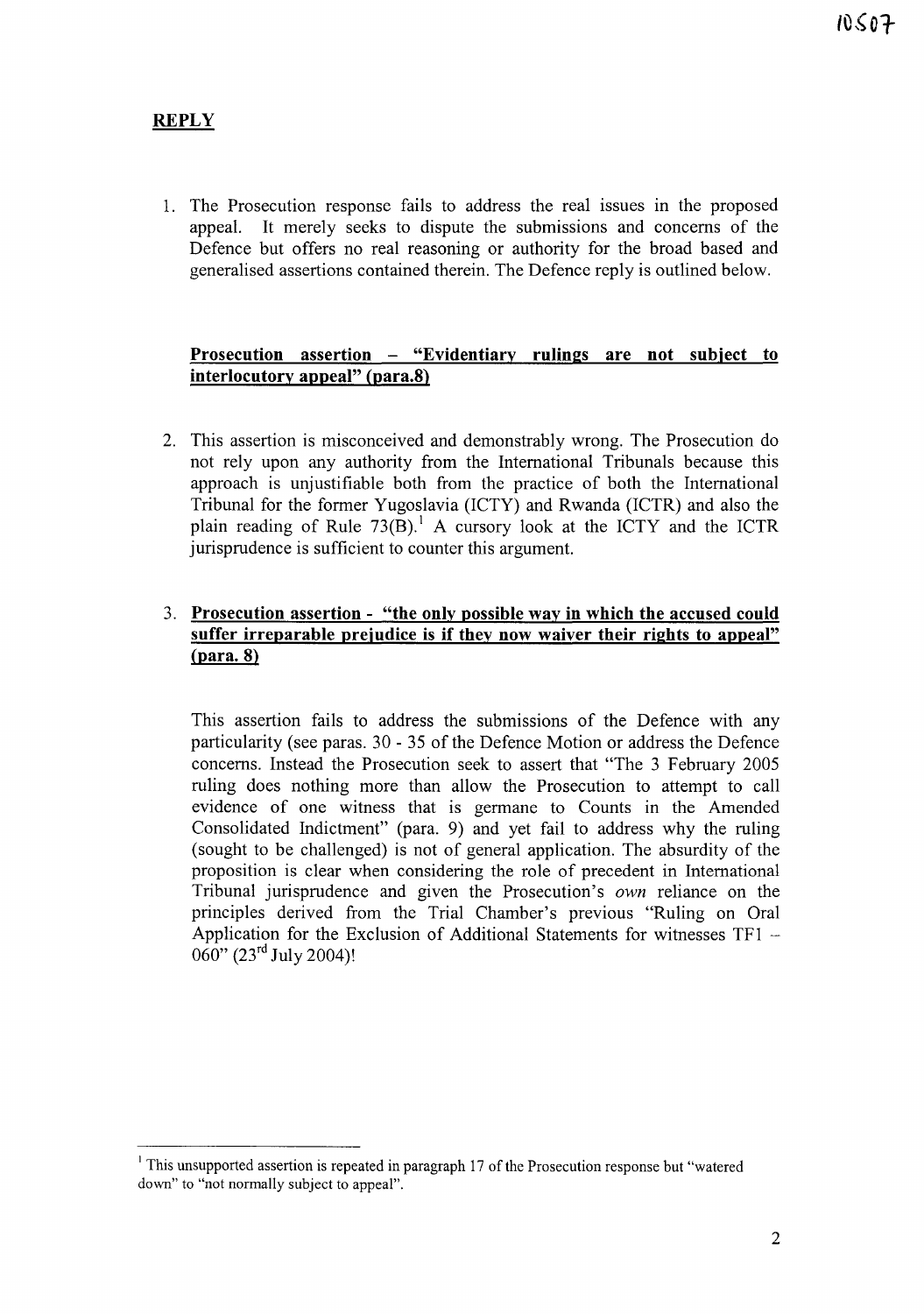- 4. The Prosecution fail to address the central questions in this proposed appeal, namely (i) does the ruling allow the Prosecution to continually disclose *and rely upon* corroborative and/or supportive allegations throughout the trial process (as long as they emerge from existing witnesses and are a building block constituting an integral part of, and connected with, the same res gestae forming the factual substratum of the charges of the indictment) and (ii) is this a completely novel development in the jurisprudence which impacts upon the Accused right's pursuant to Article 17 of the Statute (and to such a degree that it ought to be considered by the Appeal Chamber at this stage).
- 5. The Prosecution's approach is contradictory but instructive. It is an approach which implicitly acknowledges in paragraph's 11, 17, 29, 30 and 31 of the response that the Defence will require additional time to deal with and/or effort vis a vis cross examination to counter the "supplemental" allegations and yet then seek to ignore what impact this additional "work" *might* have on the rights of the Accused pursuant to Article 17.
- 6. The Prosecution appear to misunderstand the test as outlined in Bagasora which is summarised in the "Decision on Admissibility of Evidence of Witness DP"  $(18<sup>th</sup>$  November 2003)<sup>2</sup> and which illustrates both the error of the Prosecution and the error of the Decision sought to be challenged:

#### *The test*

"First, is the disclosed evidence new? Second, **if** the evidence is new, what period of notice is required in order to give the Defence adequate time to prepare?" (para. 5)

"If the evidence is not new, but is merely a detail supplementing evidence which has previously been disclosed in accordance with the Rules, then **it is immediately admissible.** If on the other hand, *the evidence is characterised as new,* then the Chamber assesses the extent of the new evidence, how incriminating it is, and its remoteness from any other incidents of which the Defence as notice, *to determine what period is adequate to give the Defence time to prepare* ".

7. The granting of additional facilities (such as additional time) to allow the Defence an opportunity to prepare for the evidence is contingent upon the evidence being classified as new. By acknowledging that the Defence will require additional facilities to counter the evidence the Prosecution implicitly have conceded that the evidence is new. The Defence have no need for additional facilities in the event that the disputed evidence is merely supplementary. The grant of additional facilities to provide an opportunity to counter the evidence is the requirement which flows from a finding that the evidence is "new". The alternative is that the evidence is merely supplemental (to evidence already disclosed in the original statement(s)) and no additional facilities are required.

<sup>2</sup> Prosecutor v. Bagosora, Case No: ICTR-98-41-T. Paragraphs 5 and 6.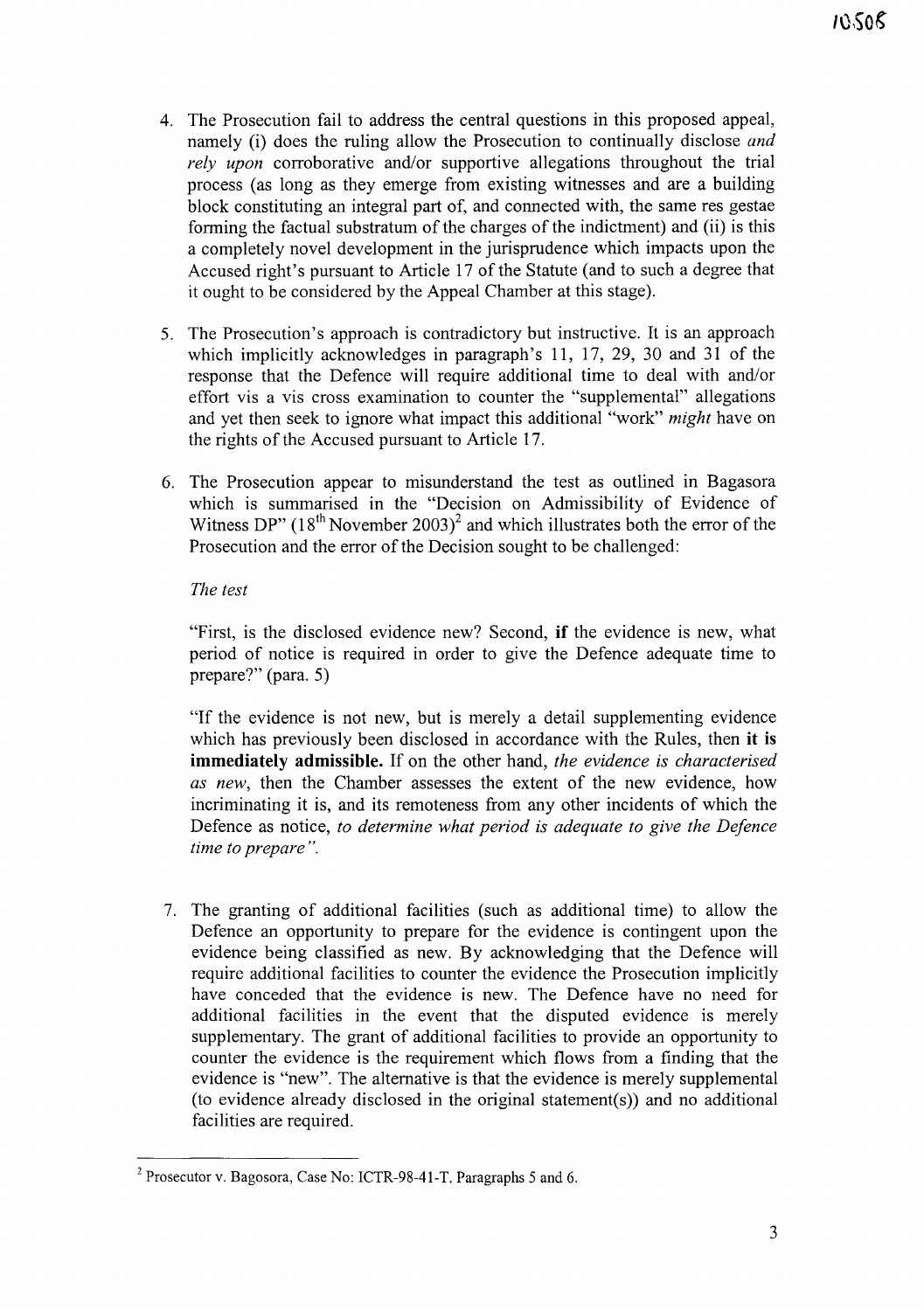### 8. **Prosecution assertion - "It is consistent with the purpose of Rule 66 and in keeping with the principle of orality, that the statements should not be excluded" (para. 19).**

The principle of orality does not describe a relationship between disclosure pursuant to Rule 66 and oral evidence in court. It is a rule which reflects no more than an intention "to establish direct evidence or the orality of evidence as a general rule for the manner in which the testimony of a witness is to be presented to a Chamber."<sup>3</sup> Thus the Appeals Chamber referred to the "fundamental principle" that "witnesses shall as a general rule be heard directly by the Judges of the Trial Chamber".<sup>4</sup> The principle of orality simply describes a preference for oral testimony rather than deposition/written evidence. It should not be misconstrued to allow the Prosecution increased flexibility in fulfilling disclosure requirements.<sup>5</sup> The Prosecution's reliance upon this rule to justify its approach to Rule 66 disclosure is wholly misconceived and wrong in law and contrary to the practice of International Tribunals.

- 9. The Prosecution's attempt to rely upon the Trial Chamber's finding in the CDF trial that "it is foreseeable that witnesses, by the very nature of oral testimony, will expand on matters mentioned in their witness statements<sup> $,6$ </sup> is equally irrelevant.  $TF1 - 141$  has not given oral evidence.
- 10. The Prosecution's reliance upon their "continuing obligation to disclose"<sup>7</sup> to justify an expansion of their case is a dangerous approach. It is irrelevant to the matters at hand - which involve an analysis of whether the supplemental/additional evidence ought to form part of the Prosecution case. It is not disputed that there is a duty to disclose the evidence but this does not settle the issue of whether it is admissible. If it did the original application to exclude and the subsequent ruling of the Honourable Trial Chamber would have been a complete waste of time and judicial effort – something which the Prosecution have not alleged in any of their submissions. Moreover such an approach would drive a "coach and horses" through the restrictions on disclosure pursuant to Rule 66. Rule 66 must be read purposively  $-$  the Prosecution have a duty to continuously disclose *but* there exists restrictions

<sup>&</sup>lt;sup>3</sup> See Aleksovski, Appeals Chamber Decision on Admissibility of Evidence as quoted in International Criminal Evidence: Judge May (2002).

<sup>4</sup> Kupresekic et aI, Appeals Chamber Decision on Appeal against Ruling to proceed to Deposition, July  $15^{th}$ , 1999.

 $<sup>5</sup>$  Even if the principle of orality could be relied upon to justify disclosure of elements of their case for</sup> the first time orally (in court) it is clear that this disclosure should still be subject to an assessment ofits "newness" which would allow judicial control of it and an assessment ofits impact upon the Defence rights. It ill behoves the Prosecution to simply rely upon this principle as a means by which evidence may be "slipped in" at the last moment. It is the submission of the Defence that the principle (even if it did describe a relationship between written disclosure and oral testimony) could not override elemental considerations which attach to prior disclosure of the Prosecution case.

 $6$  See paragraph 19 of the Prosecution's response.

 $7$  See paragraph 20 of the response.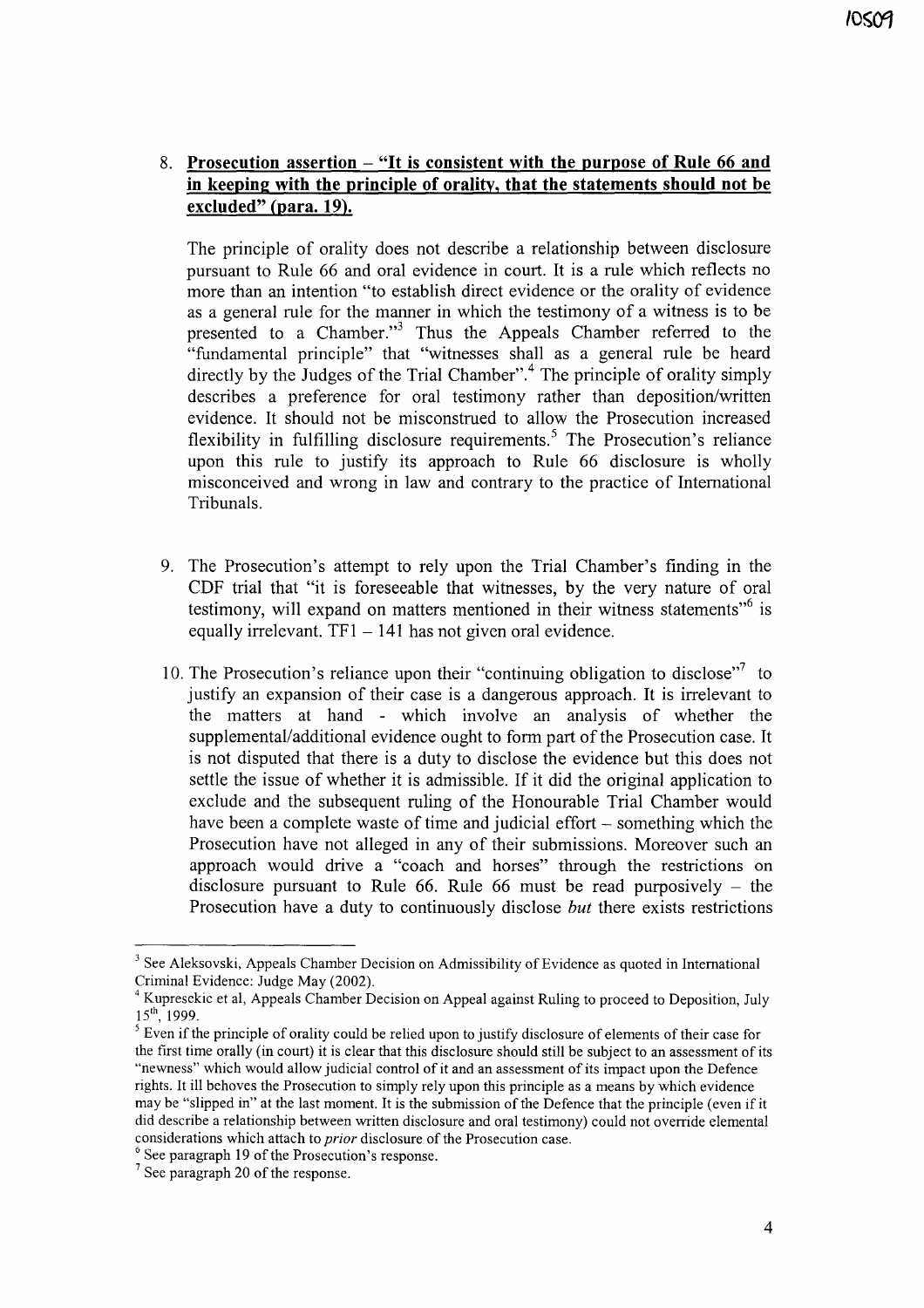on the use of that disclosure (as acknowledged implicitly by the present discourse and debate). The alternative interpretation removes judicial control of the Prosecution case and hands it directly to the witness who gives the evidence.

### 11. **Prosecution assertion - "The Pre -trial Brief, at pages 8 - 22, as well as the Supplemental Pre- trial Brief, at pages 6 - 94, filed by the Prosecution also make specific reference to the allegations in the disputed statements** (para. 23).

The Defence reiterate its submissions as contained in footnote 16 and paragraphs 12 and 13 of the Motion. The fact that the Prosecution refer to practically *all* of the Supplemental Pre -trial Brief (88 pages!) as support of their contention that the allegations are not new simply demonstrates that they are unable to point to specific references to these allegations in either the indictment or the Pre- trial brief.

#### 12. **Prosecution assertion - "It is certainly the case that in Canada and Australia the Crown is entitled to, and is obligated to disclose evidence relevant to the allegations at any time. Adjournments are often granted in such cases." (para. 30).**

The Prosecution submission ought to be carefully examined. The Prosecution have not disputed the submission contained in paragraph 36 of the Motion (that the decision appears to "allow for ongoing disclosure of the Prosecution case to a degree never permitted in any of the previous International Tribunals and unknown to most (if not all common law) national jurisdictions"). The Defence do not dispute that International and National jurisdictions "entitle" and even "obligate" the Prosecution to disclose evidence at any time. However all jurisdictions (national and international) have in place disclosure regimes which restrict the *reliance* on that disclosure after the case has commenced to ensure that the Defence know, in advance, not just the outline but the corroborative details of the case against them. The logic of this is clear. *How can the Defence know the case it has to meet* if *the Prosecution can continuously disclose and rely upon corroborative evidence throughout the trial?*

13. It is commonsense to have a mechanism by which evidence obtained late (with no fault on the part of the Prosecuting authority) might form part of the Prosecution case. This must however be the exception rather than the rule. The test for its admission into evidence must therefore be stringent. The test which the present decision creates is too broad. It creates a precedent which allows it to be the rule rather than the exception. Whilst the Prosecution seek to diminish its impact it follows, as day follows night, that they will take advantage of its breadth to continuously disclose corroborative details hence continuously amending their case according to the imoads the Defence make into it.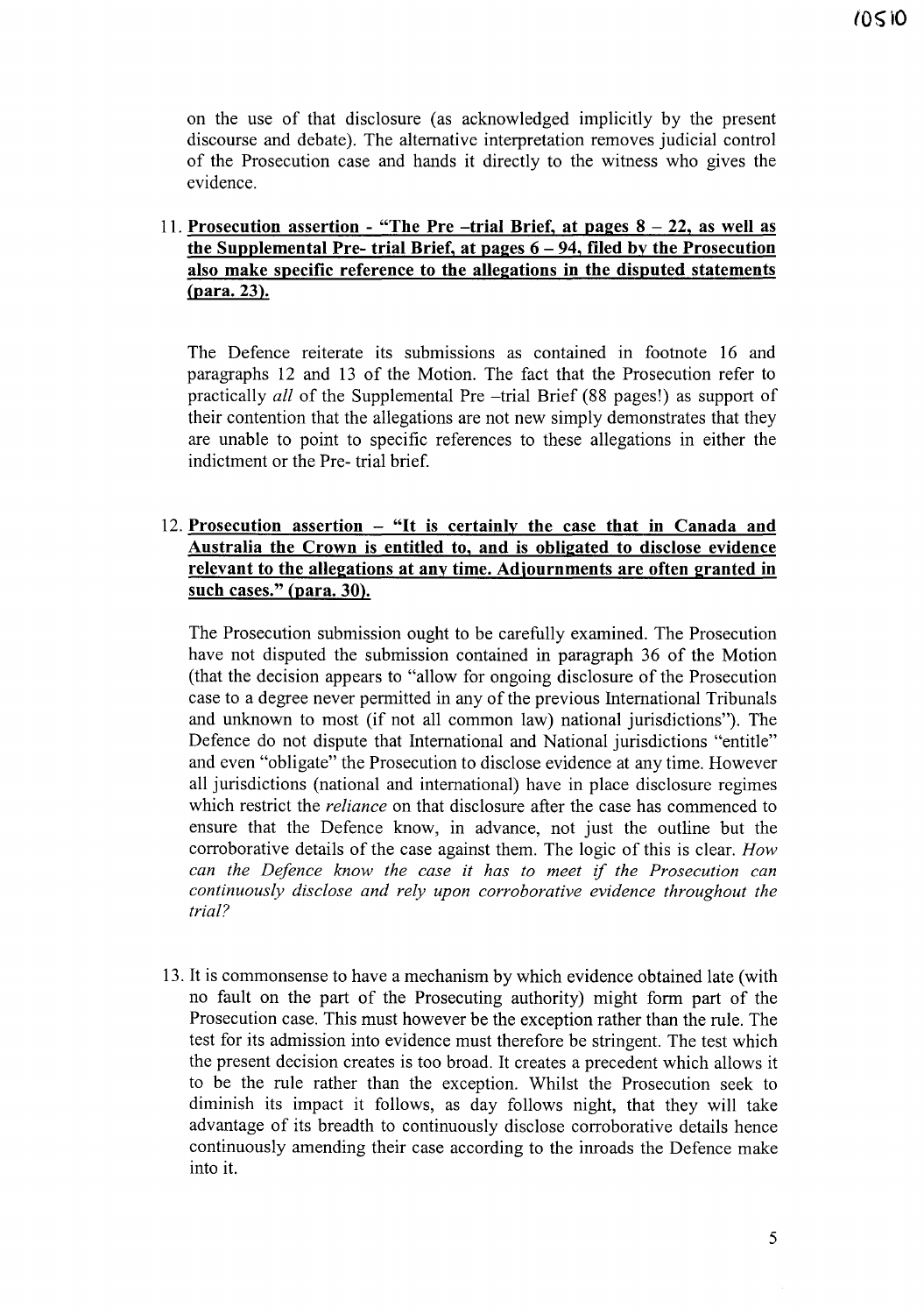- 14. The Defence reiterate its respectful submission, notwithstanding its boldness, that there is no test in any common law jurisdiction or International Tribunal which would allow the admission of the disputed statements of TFI -141 without (i) characterising them as new (ii) without placing an obligation on the Prosecution to demonstrate why it ought to be allowed to rely upon them and (iii) in the event that the Prosecution satisfy the Court in this regard thereafter allowing the Defence additional facilities to deal with the new evidence.
- 15. The Defence respectfully request leave to appeal the Ruling.

Dated this 18<sup>th</sup> day of February 2005

 $\mathcal{C}$ ) (Frittant Hauce)<br>Wayne Jordash

Sareta Ashraph Chloe Smythe